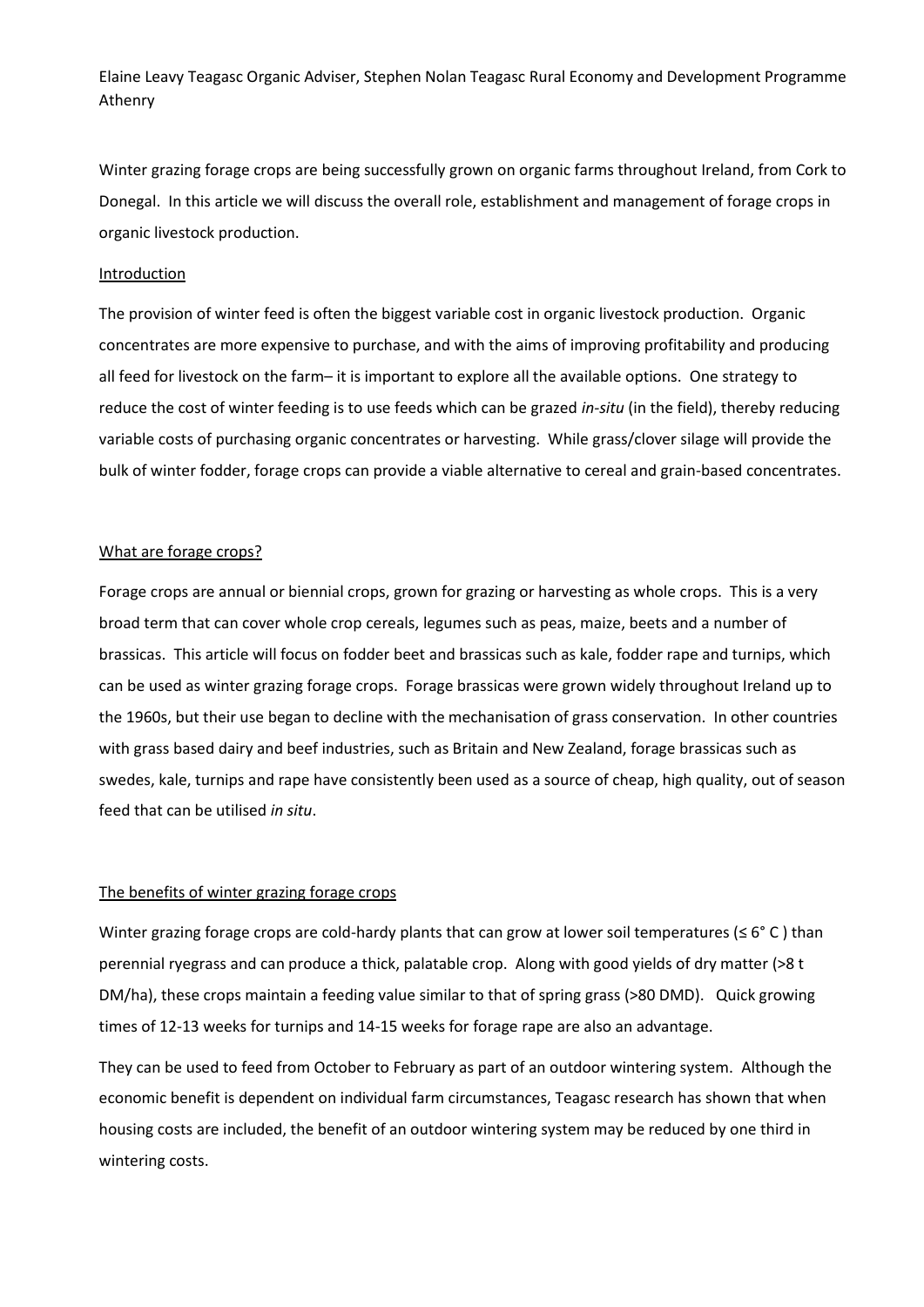#### Selecting crops and fields

Deciding which forage crop to grow, and where and when to sow, will depend on a number of factors.

- 1. Consider your stock feeding requirements over the winter period, including the type of animal to be fed, and the number of animals: Weanlings or growing animals require high protein supplementation to fulfil growth requirements. Consult with your seed supplier to determine which variety of your chosen crop is most suitable for your enterprise, as some will be more suitable for autumn grazing, and others are more suitable for late winter grazing.
- 2. Consider how much of the stock feeding requirements will not be met with silage or other pasturebased feed.
- 3. Consider when the land for growing forage crops will become vacant. Forage crops should be used as part of a rotation. Where a particular field has been targeted for reseeding, the forage crop may be undersown with grass. Forage rape and stubble turnips can be sown after harvesting cereals such as oats.
- 4. In accordance with cross-compliance, fields chosen for out-wintering should be free-draining, should not be near water-courses and should not have steep slopes.

Soil test 7-8 weeks before sowing, to allow time to correct nutrient and lime deficiencies. As acid soils increase the risk of clubroot disease, a target pH of 6.0-7.0 is advised. This can be achieved by applying lime according to the soil test results. Slurry, organic chicken manure or FYM pre-tillage will normally provide enough Boron.

Swedes and kale are full season biennial crops usually sown from mid-May to mid-July. The earlier they are sown the higher the utilizable yield. These crops can be grazed from November through to March. Rape and stubble turnips are annual crops that should be sown later than swedes and kale for use during the November to March period. They have a lower yield than either swedes or kale. Rape or stubble turnips offer the advantage of being sown after harvesting cereals in August and therefore provide a low cost winter feed from tillage ground.

## Growing mixtures

Forage crop mixtures are becoming increasingly popular amongst organic farmers as a way of combining the benefits of two or more different crop types. The most common method is to blend a high protein crop such as forage rape or kale with a high energy crop such as stubble turnips. Mixing forage rape with stubble turnips increases the protein content and winter hardiness, compared to stubble turnips alone, but also extends the utilisation period.

It is also worthwhile using two or more different varieties of forage crop, as some varieties may prove more suited to the specific farm conditions than others, thus minimising loss.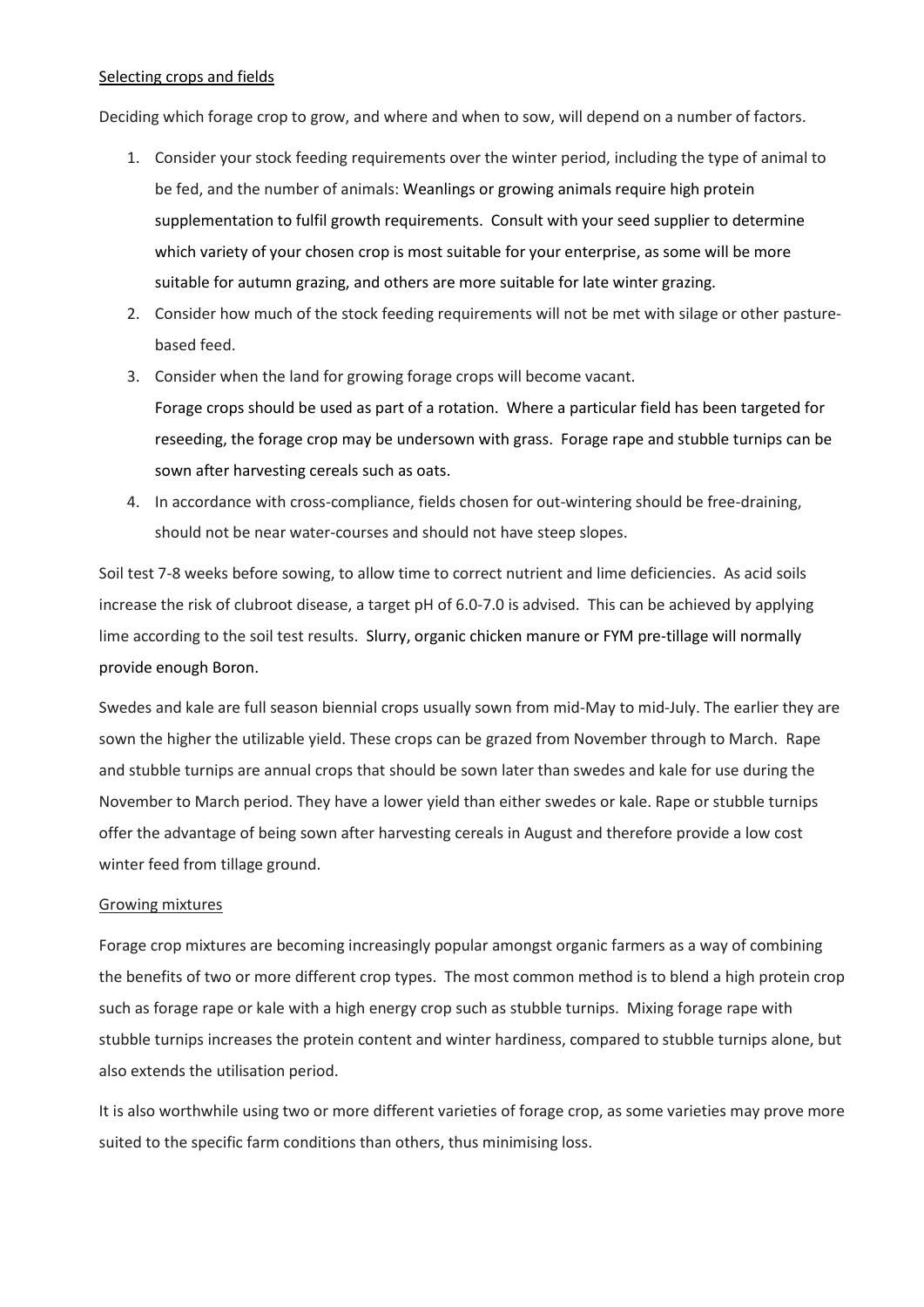

A forage rape/kale/stubble turnip mixture growing on Sean Condon's organic farm, Crecora, Co. Limerick. This rape/kale/stubble turnip mixture was sown on  $1<sup>st</sup>$  August on 2.4ha. Prior to sowing the field was grazed down very tight, shallow ploughed, power harrowed and sowed along with a liming agent using a fertiliser spreader. No other nutrients were applied. The seedbed was then rolled using a Cambridge roller. This forage crop gave very palatable high protein winter grazing for 20 yearling heifers.

## Seeding rate: 10kg/ha

Composition: 40% Akela (organic) Forage Rape 30% Dynamo (organic) Stubble Turnip 30% Interval (non-organic) Forage Rape/Kale Hybrid.

## Sowing

Three factors must be considered when sowing: timing; seeding rate and; sowing technique.

The sowing date has a huge influence on the success of growing these crops, both in yield and maturity. A delay in sowing can result in an average 60% reduction in optimum DM yield. Plan to sow kale and swedes by early June. The optimal sowing date for forage rape and stubble turnips is early August. In Teagasc research trials, a delay in sowing from the  $1<sup>st</sup>$  August to 31<sup>st</sup> August led to a 48% to 77% decrease in forage rape and stubble turnip DM yield.

As a general rule of thumb, crops that can be broadcast are more robust and require less maintenance. The three sowing options are precision drilling, direct drilling and broadcasting, with precision drilling requiring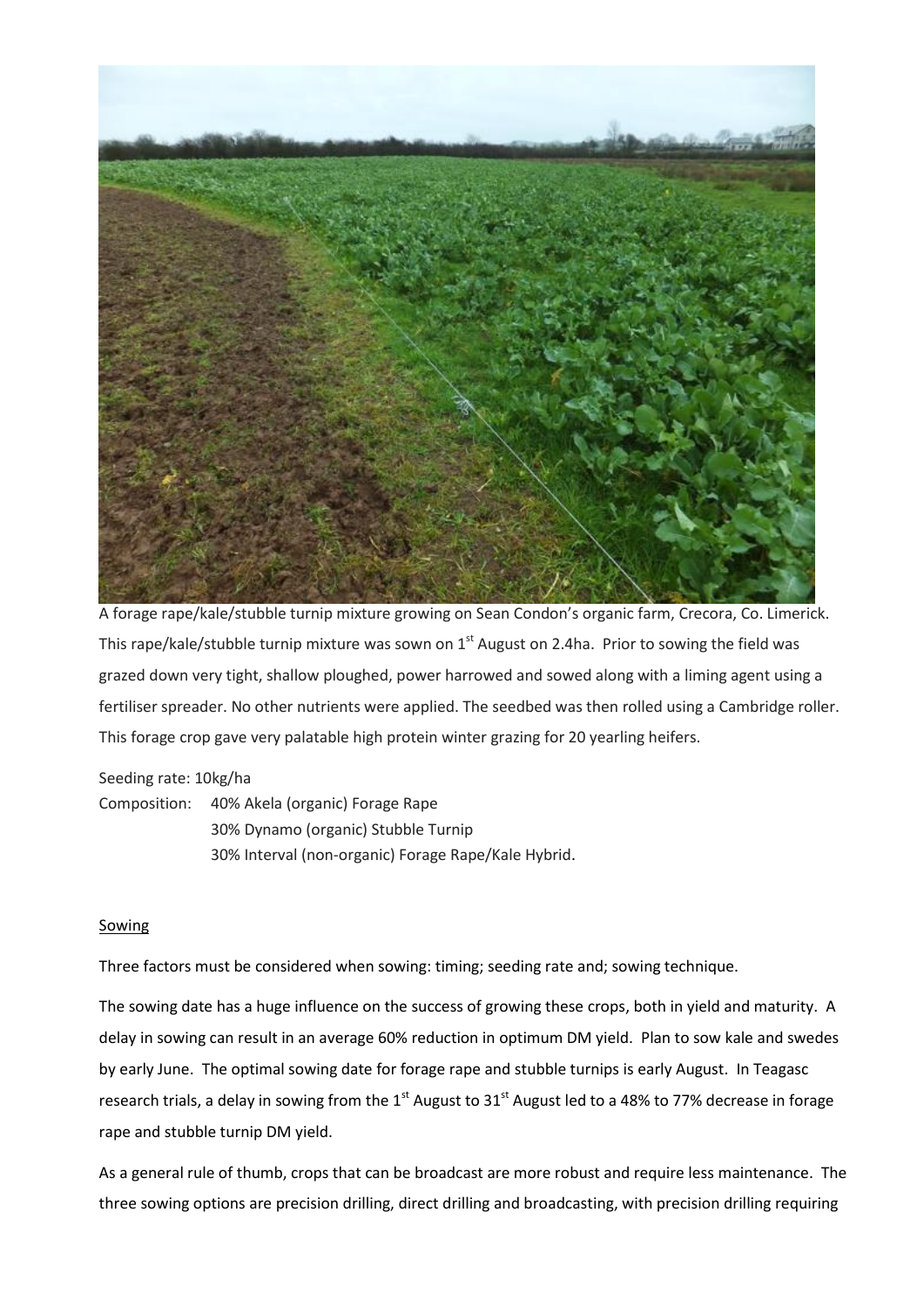the lowest seeding rate, and broadcasting the highest. Kale, for example, may be precision drilled at 3kg/ha or direct drilled at 4kg/ha or broadcast at 5-6kg/ha.

If broadcasting seed, cross broadcasting tracks i.e. North to South, East to West. It is important to roll the field after sowing, to ensure soil-seed contact and moisture retention.

# Weed management

If permanent pasture has been ploughed, then weeds should not be an issue and no weeding is required. Weeds may be a problem when surface tillage is used for cultivation, especially on land that has been used for crops in the past three years. In those scenarios, some form of weed management should be used. Using a false seedbed is most effective. This is where weeds are allowed to sprout and given a 'false sense of security' for a couple of weeks, and then cultivated. Hoes can also be used to weed the crop, and will have to be used in precision-drilled crops.

Using a higher sowing rate should also help the crop to outcompete weeds. Weed seeds are more likely to germinate in May than June, so sowing kale or swedes early (May) increases weed pressure. June sowing of swedes and kale should reduce if not eliminate the need for weed control. Teagasc research has shown that no weed control should be needed for forage rape.



Forage rape/stubble turnip mixture growing on Mark Duffy's organic farm, Ballybay, Co. Monaghan, used for fattening cattle during the winter, prior to slaughter.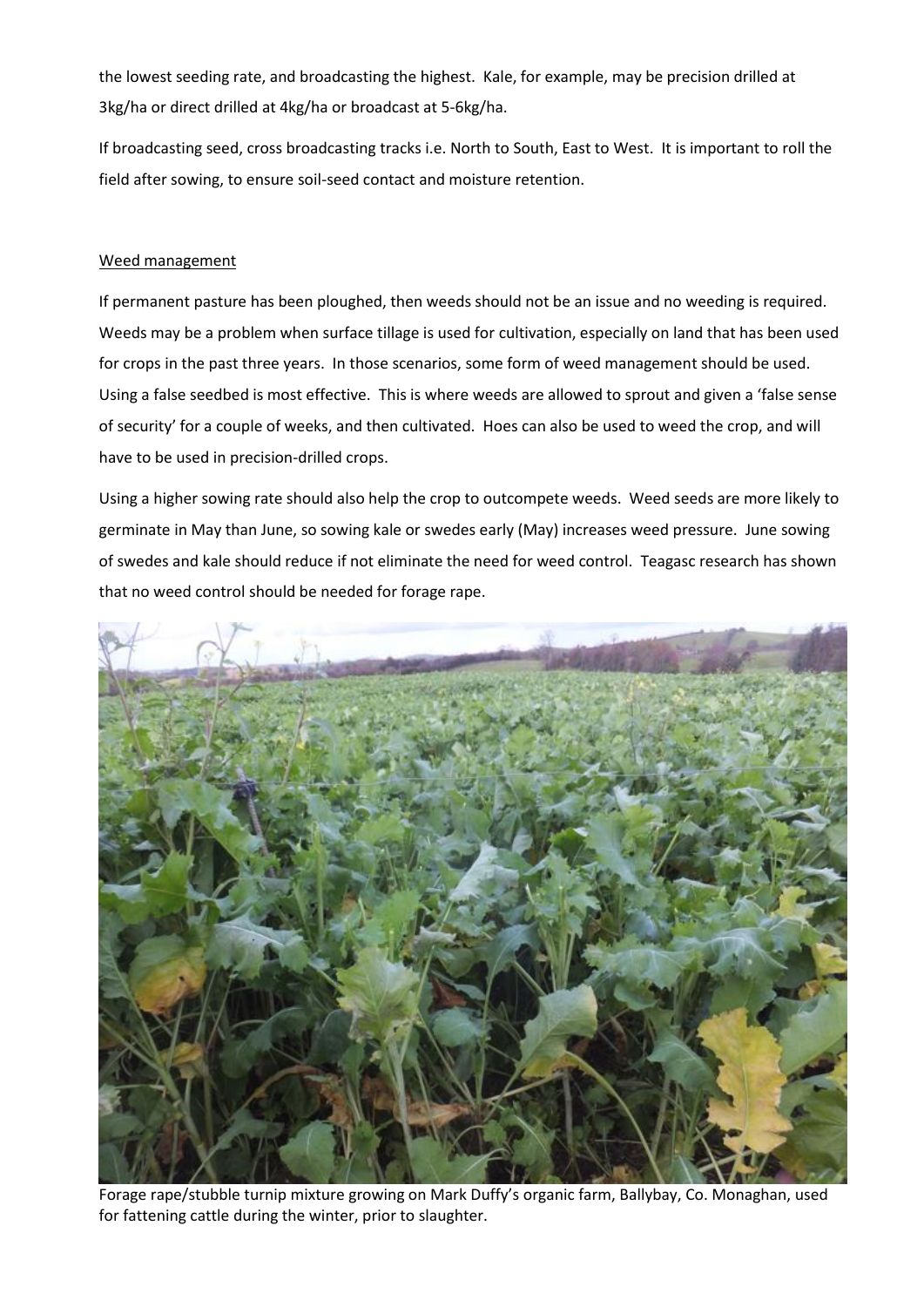### Pests and Disease

Club root is the main disease threat for brassicas, but kale is not as prone as other brassicas. Varieties with increased resistance to disease are available, and in organic farming natural resistance is a very important factor for consideration when choosing varieties. A one in five year rotation for brassicas is recommended to keep club root levels low.

Birds can be problematic, and it is important to intervene early to frighten them away. The damage caused by flea beetles and caterpillars is mostly cosmetic and should not be a concern, as beneficial insects are usually enough of a control. If plants are showing significant damage it may be necessary to intervene with pyrethrum for insects or *bacillus thuringiensis* (BT) for caterpillars. Always check with the Certification Body to get permission before using any pesticide.

### How to use forage crops



Mark Duffy's cattle are fed forage rape/turnips in the field along with silage and 2-3 kg organic concentrates per day for approximately 100 days prior to slaughter.